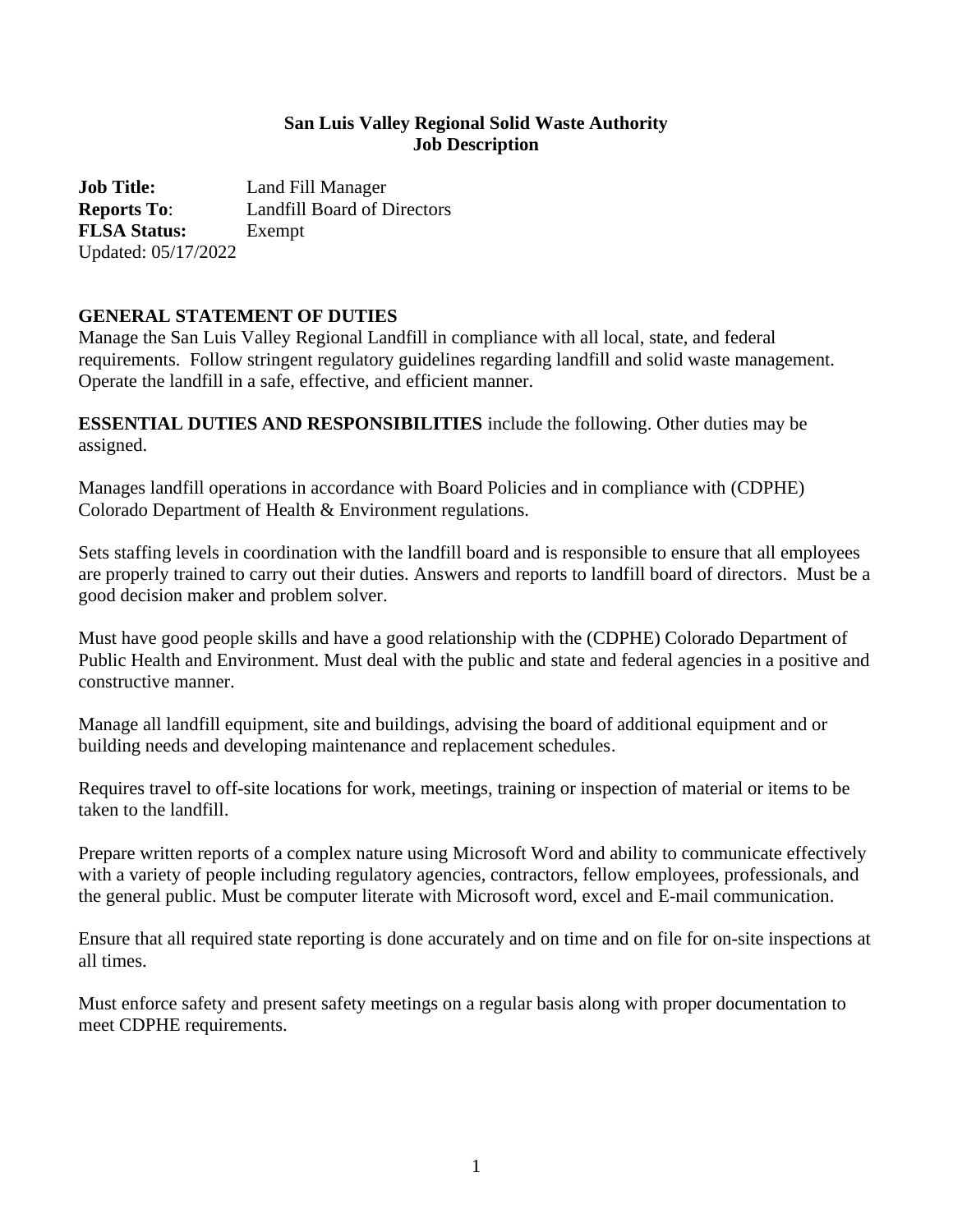Should be able to operate heavy equipment, including but not limited to loaders, scrapers, compactors, and bulldozers in all weather conditions. Must be able to adapt to all weather elements in a common sense manner.

Will be in charge of overseeing maintenance and servicing of heavy equipment, fleet vehicles, shop and office buildings. Should have skills in welding and mechanics to oversee fleet operation and repair.

Must be physically capable of operating passenger vehicles, equipment and light trucks safely. Will be responsible for keeping landfill clean and in order. Will make sure to keep entrance road and private land adjoining the landfill clean and free of litter at all times

Will be in charge of overseeing water and gas monitoring to meet CDPHE requirements and annual summary reporting to the state.

Must be able to educate the general public, employees and commercial haulers of all landfill rules and regulations on a regular basis or update if changes are presented in a timely manner.

**Required Physical Capabilities:** Essential duties include heavy equipment operations and maintenance, frequent bending and stooping, frequent lifting and carrying equipment weighing up to 30 pounds, operating light and medium duty trucks. Physical activities required to perform essential duties include hearing conversation and traffic; speaking in an understandable voice; sufficient visual acuity to walk and drive in traffic; operating computers, bending, stooping, reaching and handling.

| <b>Duration</b>            | <b>Not At All</b> | <b>Occasionally</b> | 1-3 Hours    | $ 4-6 $<br><b>Hours</b> | 6-7 Hours |
|----------------------------|-------------------|---------------------|--------------|-------------------------|-----------|
| Lift/Carry                 |                   |                     |              |                         |           |
| 0-10 lbs.                  |                   |                     |              | $\mathbf{X}$            |           |
| 11-20 lbs.                 |                   |                     | $\mathbf{X}$ |                         |           |
| 21-40 lbs.                 |                   |                     | $\mathbf{X}$ |                         |           |
| 41-60 lbs.                 |                   | $\mathbf{X}$        |              |                         |           |
|                            |                   |                     |              |                         |           |
| <b>Push/Pull</b>           |                   |                     |              |                         |           |
| 0-20 lbs.                  |                   |                     |              | $\mathbf X$             |           |
| 21-25lbs.                  |                   |                     | $\mathbf X$  |                         |           |
| 26-50 lbs.                 |                   | $\mathbf{X}$        |              |                         |           |
| 51-75 lbs.                 |                   | $\mathbf{X}$        |              |                         |           |
| 76-100 lbs.                |                   | $\mathbf X$         |              |                         |           |
|                            |                   |                     |              |                         |           |
| <b>Bend</b>                |                   |                     | $\mathbf{X}$ |                         |           |
| <b>Overhead Reach</b>      |                   |                     | $\mathbf{X}$ |                         |           |
| Twist/Turn                 |                   |                     | $\mathbf{X}$ |                         |           |
| <b>Kneel/Squat</b>         |                   |                     | $\mathbf{X}$ |                         |           |
| <b>Sit</b>                 |                   |                     | $\mathbf{X}$ |                         |           |
| <b>Stand/Walk</b>          |                   |                     | $\mathbf{X}$ |                         |           |
| <b>Climb Ladder/Stairs</b> |                   |                     | $\mathbf{X}$ |                         |           |